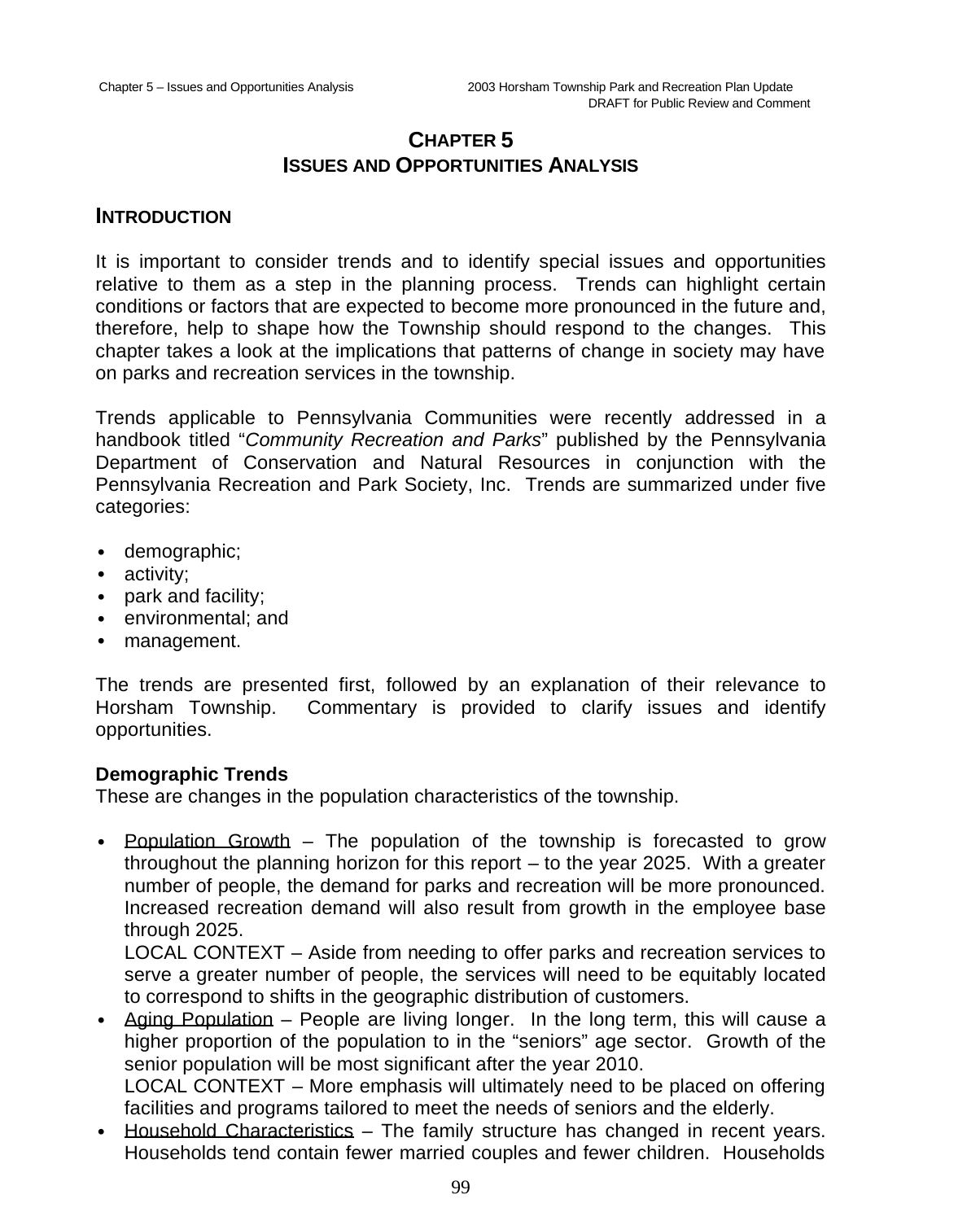with single people living together, single heads of households and single parent families have increased.

LOCAL CONTEXT – It is uncertain whether trends in household characteristics have yet altered community-wide recreation needs in the township. Monitor these factors and use future surveys to judge when and how the parks and recreation delivery system should change and respond to emerging social patterns.

• Cultural Diversity – Minority populations are growing, resulting in increased cultural diversity.

LOCAL CONTEXT – As different cultures become more represented in the township's customer base, demand may increase for new and unique activities. Keep abreast of cultural needs and make accommodations for innovative facilities and programs, as appropriate.

## **Activity Trends**

Recreation activities that command interest and participation for more than five years produce lifestyle changes in a community.

- Eamily Fun Members of households value being able to recreate together as a family. Families build healthy bonds by sharing fun experiences, either by participating in self-directed activities or organized programs. LOCAL CONTEXT – Aside from assuring that indoor and outdoor recreation facilities are managed as attractive places for family outings, special familyoriented activities should be offered year-round through programming efforts.
- Wellness Recreation is good for the body and soul. The personal health benefits of physical activity cannot be denied. Engaging in recreation for health reasons is becoming more common, and there is a growing demand for programs aimed at exercise and fitness. Public policy is focusing on achieving improved levels of wellness for people of all ages through recreation.

LOCAL CONTEXT – Adequate facilities (outdoor and indoor) and sports and recreation programs to accommodate increased fitness-oriented activity will be needed. In addition to fulfilling the needs of customers who already embrace physical fitness, strive to educate and encourage those who are inactive to recreate for health benefits.

• Preventative Recreation – Just as recreation can improve a person's physical being, it too can have a positive impact on the emotional and attitudinal aspects of one's life. Recreation can influence behavior and inhibit destructive tendencies and lifestyles. A wide range of societal concerns, such as improving education, preventing drug abuse, and deterring vandalism, juvenile crime and underage drinking, can be addressed through recreation activity.

LOCAL CONTEXT - Structured recreation activities for youth should instill a sense of personal accountability and self-respect as well as respect for others. Be innovative at making park and recreation services deal with the community's social concerns. Recognize the P&R Department as a dual-purpose agency that also helps to confront social service issues.

• Education – Many people choose to spend their leisure time broadening their base of knowledge and learning about subjects of interest either for personal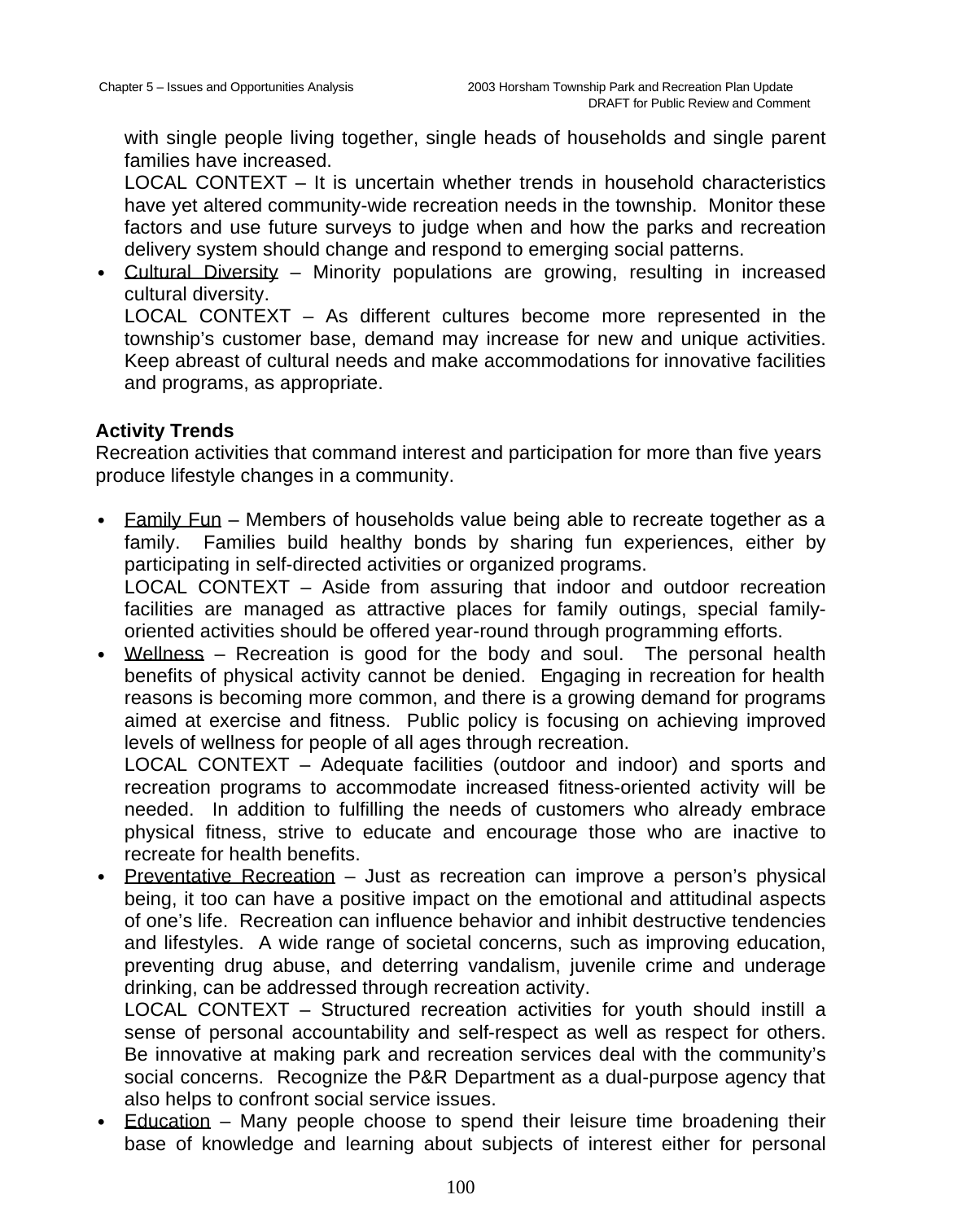enrichment or professional growth. Attending educational forums (i.e., classes, workshops, seminars, etc.) and simply reading is a common passive recreational pursuit. Structured presentations and activities that enhance people's appreciation for nature and the environment are increasingly popular.

LOCAL CONTEXT – Ensure that opportunities are available for people to stimulate their minds and learn. Accessible library facilities as well as programs, including adult education classes and outdoor education, are important components of a well-rounded approach to meeting public education needs.

• Girls in Sports – Today, a far greater percentage of girls compete on sports teams than had in the past. Girls' interest and participation in sports is expected to remain and perhaps even grow to higher levels. LOCAL CONTEXT – Recreation programming should adjust, as needed, to better

meet the needs of girl-oriented sports. Balance recreation opportunities for boys and girls in accordance with the respective program demand for each gender.

• Action Sports – Mountain biking, in-line skating, skateboarding, and rock climbing on indoor/outdoor walls are increasingly popular activities that appeal to persons looking for action, risk, and thrills uncommon in traditional sports.

LOCAL CONTEXT – Participants of all ages, but particularly the youth and others who were widely engaged in these activities at a younger age, are likely to remain interested in these activities. As the demand for any action sport becomes acute, react to the need using community-sensitive approaches. Consider safety, liability, and environmental issues associated with such activities in assessing whether they can be accommodated within the parks and recreation system.

- New Community Sports **–** Field hockey, in-line hockey, lacrosse, and rugby are emerging as popular community recreation activities. LOCAL CONTEXT – The Township will need to react to the need for these activities as their demand increases. Consider coordination and collaboration with other recreation providers to satisfy such needs, either in whole or in part.
- Year-Round Sports **–** Youth sports are becoming seasonless in that they are being played during times of the year that do not correspond to their traditional seasons. For example, soccer and basketball are being played year-round while baseball is being played in the spring and fall.

LOCAL CONTEXT – Providers of emerging seasonless sports programs will need to keep pace with public demand. Facility expansion may be necessary. Providing lighting for outdoor facilities, reconfiguring facilities for multi-use, and scheduling fields and courts to maximize playtime could reduce/eliminate construction needs.

• Senior Activities – Improved health, higher educational levels, and financial security are giving seniors the ability to be active older adults. Their mobility and interests allow them to engage in a wide variety of recreation activities. Traditional senior centers are less appealing to seniors because they prefer to be integrated with the rest of the community.

LOCAL CONTEXT – Offering seniors interesting recreation opportunities at convenient times in recreation centers rather than in stand alone senior centers will be important in the future. Joint programs that combine the senior population with other age sectors, particularly older adults, may increase participation and foster a greater sense of community.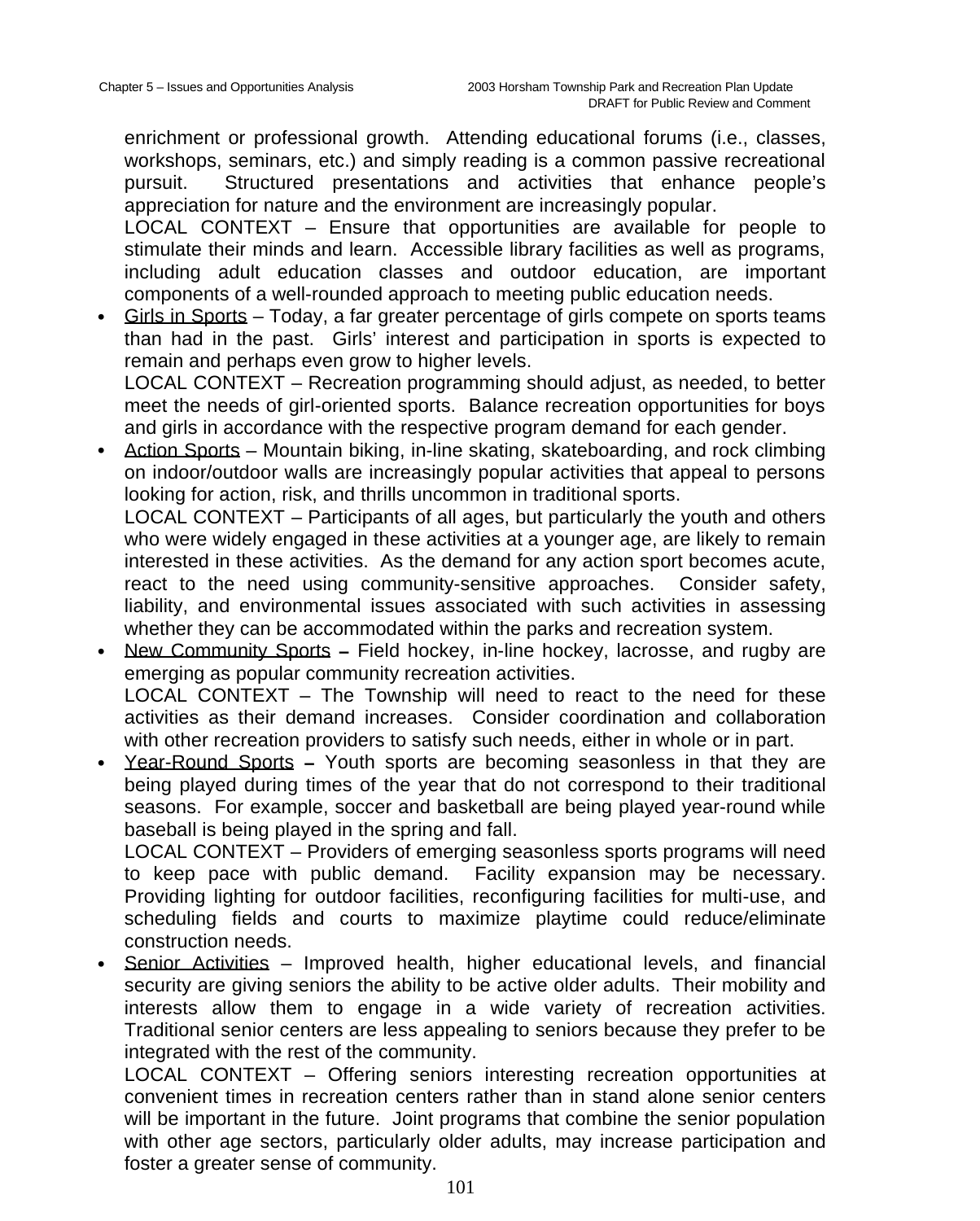## **Park and Facility Trends**

Communities are focusing on serving customers best by locating parks and facilities so that they meet unique local recreation needs and are convenient, accessible, and connected to greenways and trails.

• Trails – Trails of all types are in high demand. Current levels of use and the results of surveys support this trend.

LOCAL CONTEXT – Offer multi-purpose trails for pedestrians, bicyclists, in-line skaters, cross country skiers, and equestrians. A community-wide network of trails can connect neighborhoods, parks and schools; thereby serving as a system of corridors for alternative transportation access to recreation areas as well as for linear recreation activity. Interconnected trails throughout the township will also support pedestrian and bicycle travel to other community destinations, such as retail, business, and employment centers.

*The Montgomery County Planning Commission has goals for the creation of a network of regional trails. The Power Line Trail is one such corridor that is proposed to follow the PECO Energy electric transmission corridor. The Township has already constructed a 2.5-mile section of the trail.*

• Community Parks – Community parks are being designed with a mix of active and passive facilities so that customers can use a range of facilities during a single visit and to accommodate the concurrent activity interests of family members. Trails, picnicking, and natural areas complement ball fields and game courts to provide a varied outdoor experience. Comfort facilities such as restrooms, shade and sitting areas are important features for visitors of older and younger ages.

LOCAL CONTEXT – Consider improvements at community parks that would achieve a balance between active and passive recreation facilities, especially if passive recreation opportunities are insufficient in the community overall. Examine whether expansion of community parks is possible and if adjoining land is capable of offering passive facilities.

- Skating Facilities Facilities for in-line skating, in-line hockey, and skateboarding are being built in communities in response to public demand. LOCAL CONTEXT – A logical place for the construction of a special roller sports facility is at a community park or central location in the community.
- Indoor Recreation Centers Communities are recognizing the importance of providing year-round recreation, outdoors and indoors. A recreation center building with a gymnasium, aquatics facilities, activity rooms, and a fitness center allows customers to maintain active lifestyles regardless of weather.

LOCAL CONTEXT – If feasible, a centrally-based, full-service community center geared to community recreation is a good approach to serve customers of all ages.

• Community School Use – School districts are recognizing the importance of serving the whole population of the district and not just residents with school-age children because it helps to advance their overall educational program and to generate citizen support for school endeavors.

LOCAL CONTEXT – Promote collaborative efforts between the school district and the Township in the planning, construction, use, and management of indoor and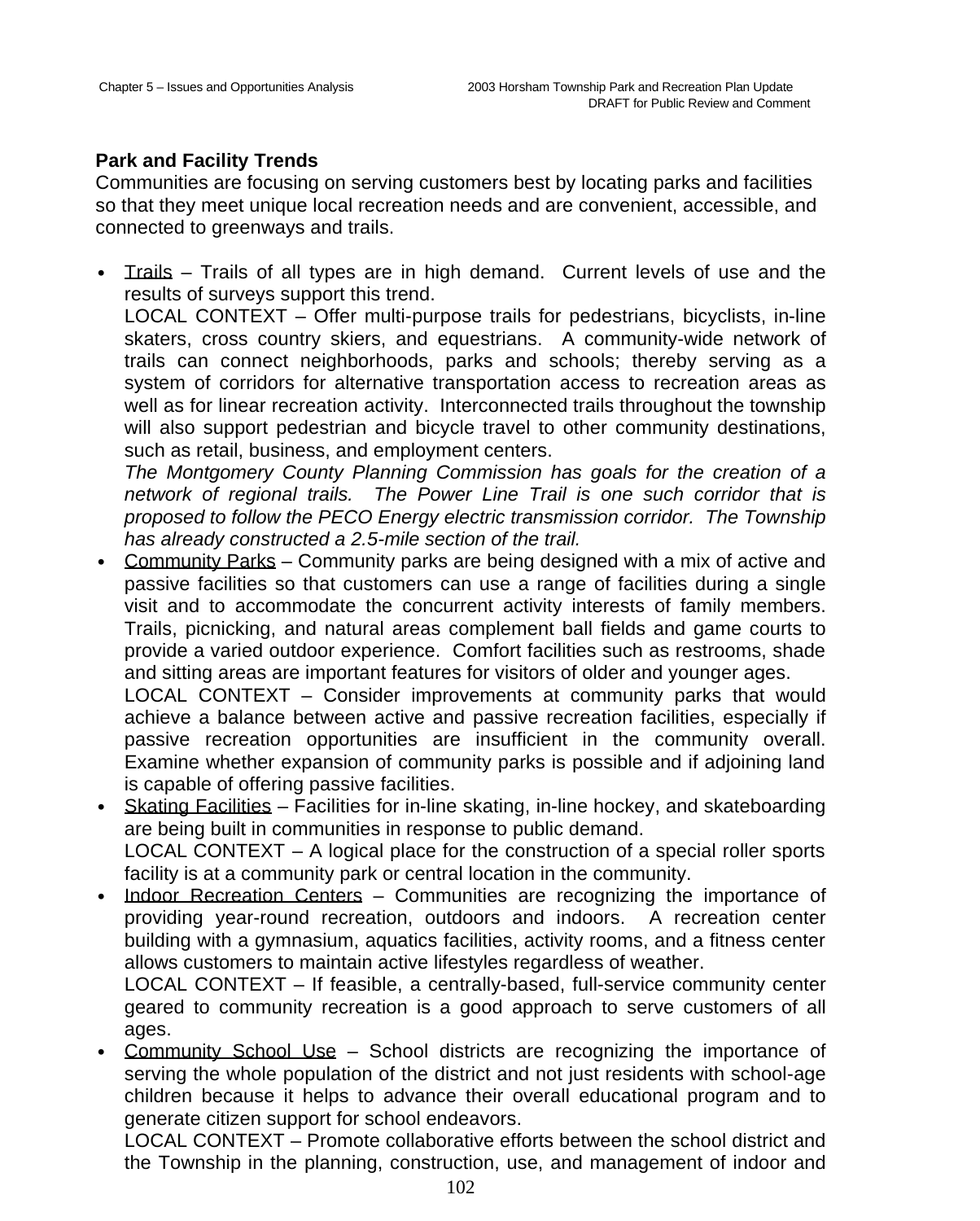outdoor facilities and services.

- Aquatic Centers Traditional tank-type pools for lap swimming are an outdated concept for aquatic activity. The new norm for water-based recreation now involves creating a complex that includes a typical lane pool supplemented by other aquatic amenities like a therapy pool, a family play pool, water toys, fountains, moving water, and slides. LOCAL CONTEXT – If the construction of community swimming pool is pursued, the value of a full-blown aquatic center should be considered. By offering a diversity of facilities of interest to a wider spectrum of customers, a larger base of support will be generated to better sustain the fiscal operation needs of a swimming pool.
- Destination Playgrounds Even with the ongoing need to provide playground apparatus at neighborhood parks for close-to-home recreation by children and youth, there is a growing public interest in having access to a large playground that can accommodate larger groups with varied equipment to retain the interest of users for longer periods of play.

LOCAL CONTEXT – Everybody's Playground at Lukens Park at Dresher Road serves as a destination playground for the community.

• Ball Fields – To ensure an adequate supply of quality ball fields for the number of players, teams, and leagues, customized sites for different sports are being developed. The basic benefits of individual fields for specific sports are safer, more enjoyable play and improved maintenance. The provision of separate training areas for players to practice and develop skills also complements the game fields and helps to alleviate field overuse.

LOCAL CONTEXT – Youth sports organizations in the Township have been allocated areas within the municipal park system to fulfill their facility and programming needs. As the popularity of sports and the subsequent demand for ball fields grow, accommodating the space requirements of the programs may become a challenge. It may be worthwhile to consider strategies that could offset facility expansion needs, such as lighting outdoor facilities for night use, reconfiguring facilities for multi-use, sharing of facilities, and creative scheduling of play time.

• Complexes – There is a growing public interest for "one-stop recreation" complexes where multiple community-type facilities are combined and integrated on one campus. Complexes can be for sports, the arts, indoor recreation or even community hubs with an aquatics center, recreation center, municipal building, school, and library.

LOCAL CONTEXT – The limited supply of developable land of adequate size will hinder efforts to establish a complex in association with an existing strategicallylocated community park. There are already quite a few sites within close proximity to each other (i.e., Kohler, Deep Meadow, and Carpenter parks; Dorothea H. Simmons Elementary and Hatboro-Horsham High schools; the future Township Library; and the Hearne Property open space site). The Hearne Property may offer potential as the site for a complex to accommodate unmet recreation facility needs.

Nature Centers – Facilities for environmental education are becoming more important at the local level. LOCAL CONTEXT – An ideal location for a nature center would be where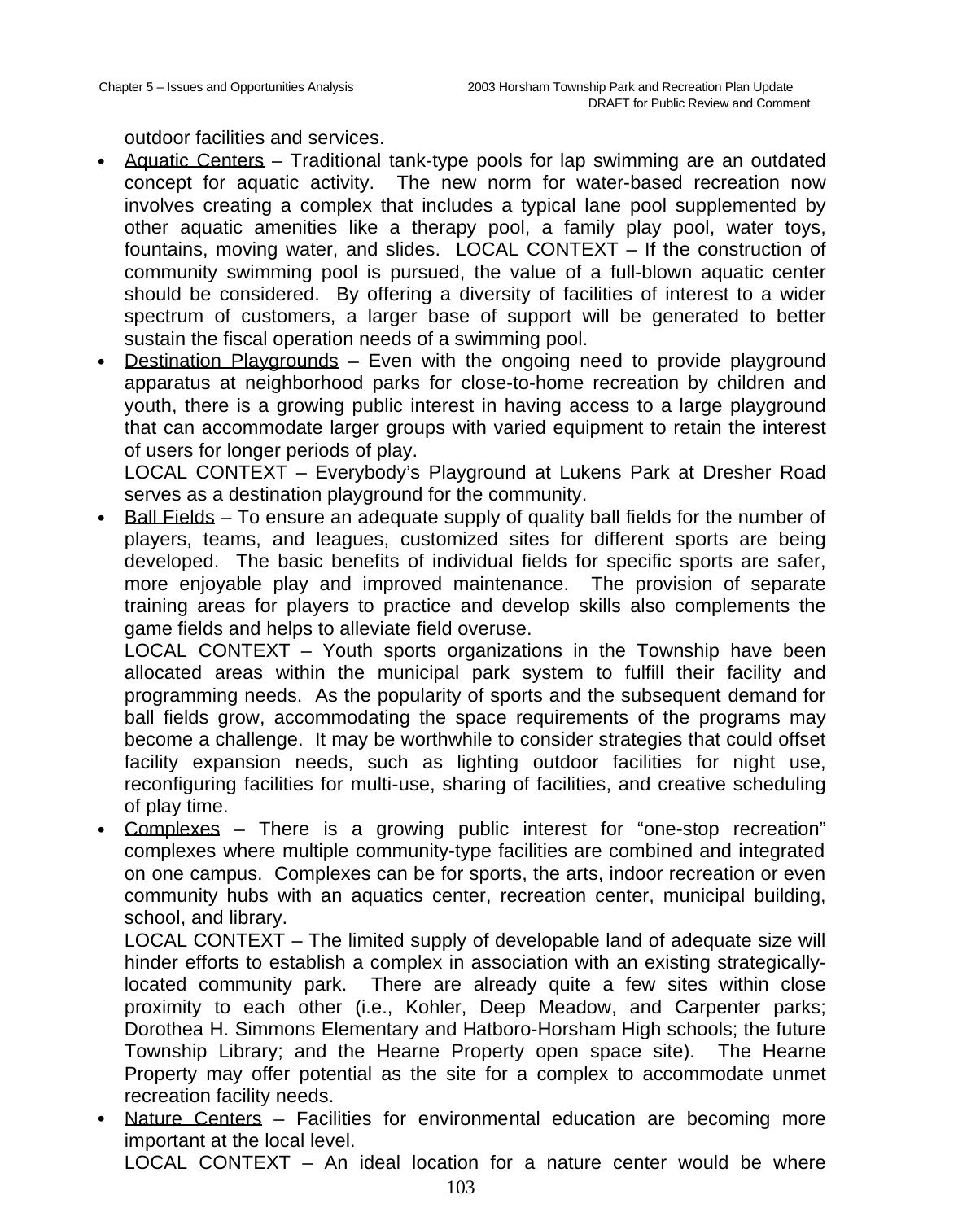opportunities to experience and interpret nature and natural processes are prevalent. Access should be available to extensive areas that are actively managed for environmental quality and wildlife benefits or where unique natural features are present.

*In a 1995 report prepared by The Nature Conservancy for Montgomery County, two locally significant natural areas in the township were identified. One site is the habitat of a grass species "of special concern" found within the Willow Grove Naval Air Station Joint Reserve Base. The other site is a good quality forested area along Keith Valley Road. These may offer unique opportunities for interpretation as part of an environmental education program.*

#### **Environmental Trends**

Initiatives to conserve, protect, restore, and enhance natural, historic and cultural assets are increasingly popular.

• Greenways – Conservation priorities in recent years have been focusing on the development of a network of greenways – connecting corridors of open space, trails, natural landscape features, and recreational sites. The State is encouraging local greenway projects to be planned as an integral part of municipal planning efforts and park and recreation systems.

LOCAL CONTEXT – Greenways benefit a community by protecting natural, cultural, and scenic resources, providing recreational corridors, enhancing natural beauty, contributing to the quality of life, and stimulating economic development. Current Township recreation and park planning efforts can incorporate a greenway component, providing a framework for implementation.

*The Montgomery County Planning Commission has goals for the creation of a regional greenway network. The proposed Pennypack Greenway extends into the township along the Pennypack Creek.*

• Growing Greener **–** The State is promoting "Growing Greener: Conservation by Design" as a program to assist communities achieve open space preservation through residential design. The program teaches approaches and tools that can help shape communities and govern the type of land set aside through the land development review and approval process.

LOCAL CONTEXT – It is important for municipal decision makers to be aware of the specific lands that should be reserved as open space as development occurs within the community. An understanding of how development can contribute to an interconnected network of conservation lands will ensure that open space is built into development plans.

- Brownfields The practice of cleaning up polluted and contaminated Industrial sites and reusing them as open space and park areas is becoming more common. LOCAL CONTEXT – Polluted and derelict properties may offer unique opportunities to create green space or to develop parks in areas that otherwise are too built up and in which no clean land is available. The costs and benefits of taking on the challenge of acquiring title to a contaminated property need to be closely studied in making a decision.
- Alternative Transportation In the 1990s and now into the 21 $^{\rm st}$  century, transportation policy has made significant shifts toward planning, funding, and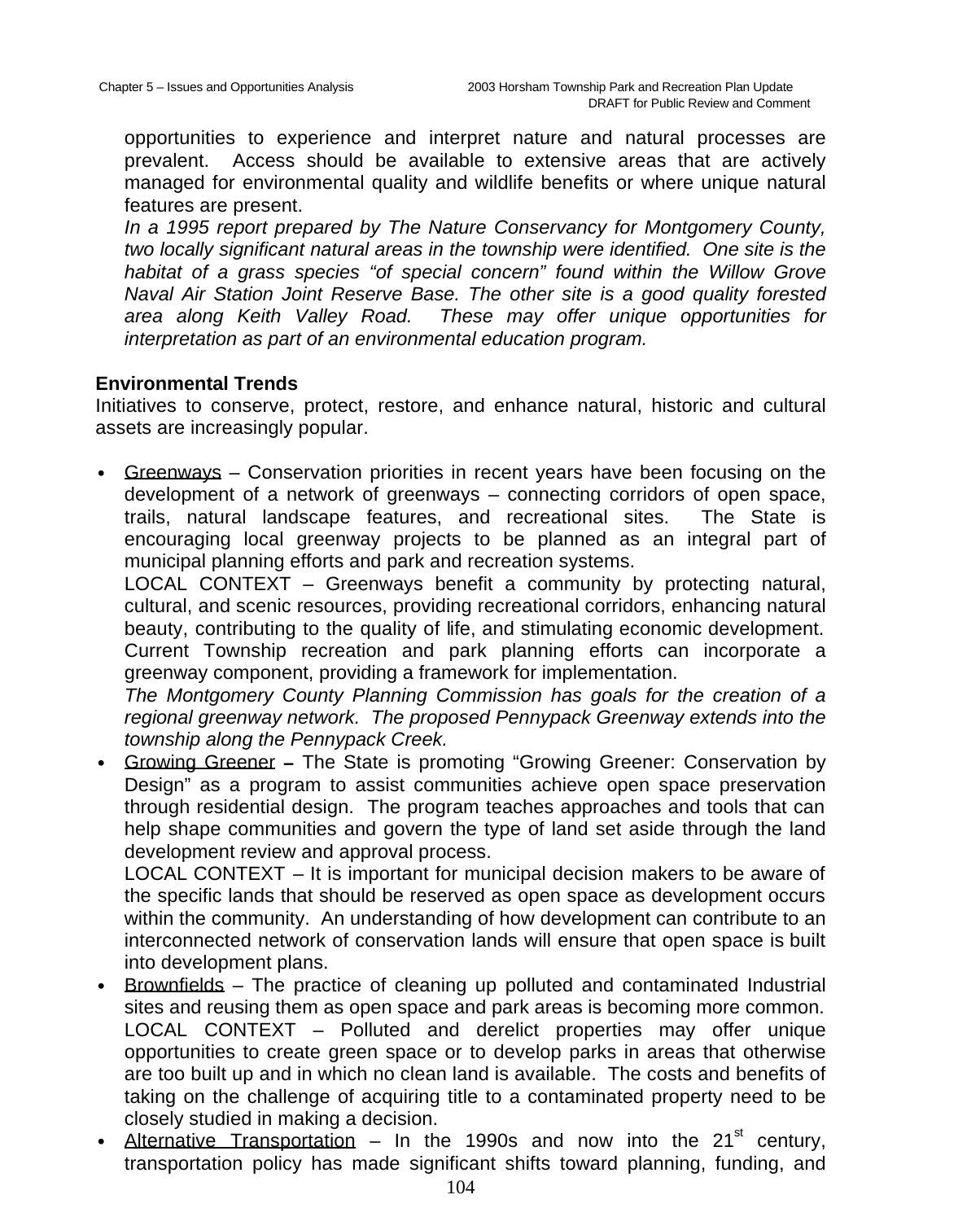construction of non-motorized forms of transportation. Bicycling and walking are being emphasized and promoted as an environmentally responsible way to travel. Short close-to-home trips, such as visits to the nearby parks, are especially conducive to travel by bike or on foot. Furthermore, the nature of these activities goes hand-in-hand with the purpose of recreation and exercise.

LOCAL CONTEXT – In order to entice people to bicycle or walk instead of drive an automobile for their local trips, a safe and complete network of sidewalks, paths, trails, and on-road bicycle facilities is needed. Discontinuous sidewalks need to be linked.

*The Montgomery County Planning Commission has goals for the creation of a regional on-road bike facility network. Many roads (those classified as arterials and collectors) are targeted for improvement to better accommodate bicyclists.*

## **Management Trends**

There are several practices that have been receiving increased attention in planning, financing, implementing, operating, and maintaining parks and recreation services.

• Partnerships **–** The importance of working together and cooperating with other providers of parks and recreation is more widely recognized and practiced than ever before. Coordination and collaboration can result in mutually beneficial results, such as avoiding the duplication of services, offering joint facilities and programs, and reducing costs.

LOCAL CONTEXT – Explore opportunities to cooperate with other governmental, nonprofit or other public and private organizations to improve the delivery of costeffective parks and recreation services. Reinforce long-standing relationships and forge new partnerships in support of a team approach.

• Multi-Municipal Planning – There is a trend towards neighboring communities taking the partnership concept to a more formalized level by preparing multimunicipal plans. Such a plan typically outlines the strategy that partners agree to follow in providing a regional park and recreation system. Another official way of confirming a collaborative venture is to execute a written agreement that spells out the fiscal, operation, and management relationships, roles, and responsibilities of the partners.

LOCAL CONTEXT – Multi-municipal or regional collaboration may be a practical way to serve customers, particularly for meeting the demand for specialized and expensive services that have a broader regional interest.

• Financing – Governments are floating bonds and dedicating special taxes to achieve their local open space, park, and recreation goals before opportunities are lost. This is particularly true for land preservation programs as well as other big-ticket projects that are too expensive to undertake using general revenue resources. Municipalities are also trying to rely less on their general funds for the money required to provide park and recreation services. They are trying to generate more non-tax money through grants, gifts and donations, user fees and charges, sponsorships, partnerships, and fundraisers.

LOCAL CONTEXT – Assess the full array of creative financing approaches and maximize their application to offset the impact of services on the municipality's tax revenue. More of the recommendations of this report may be accomplished and